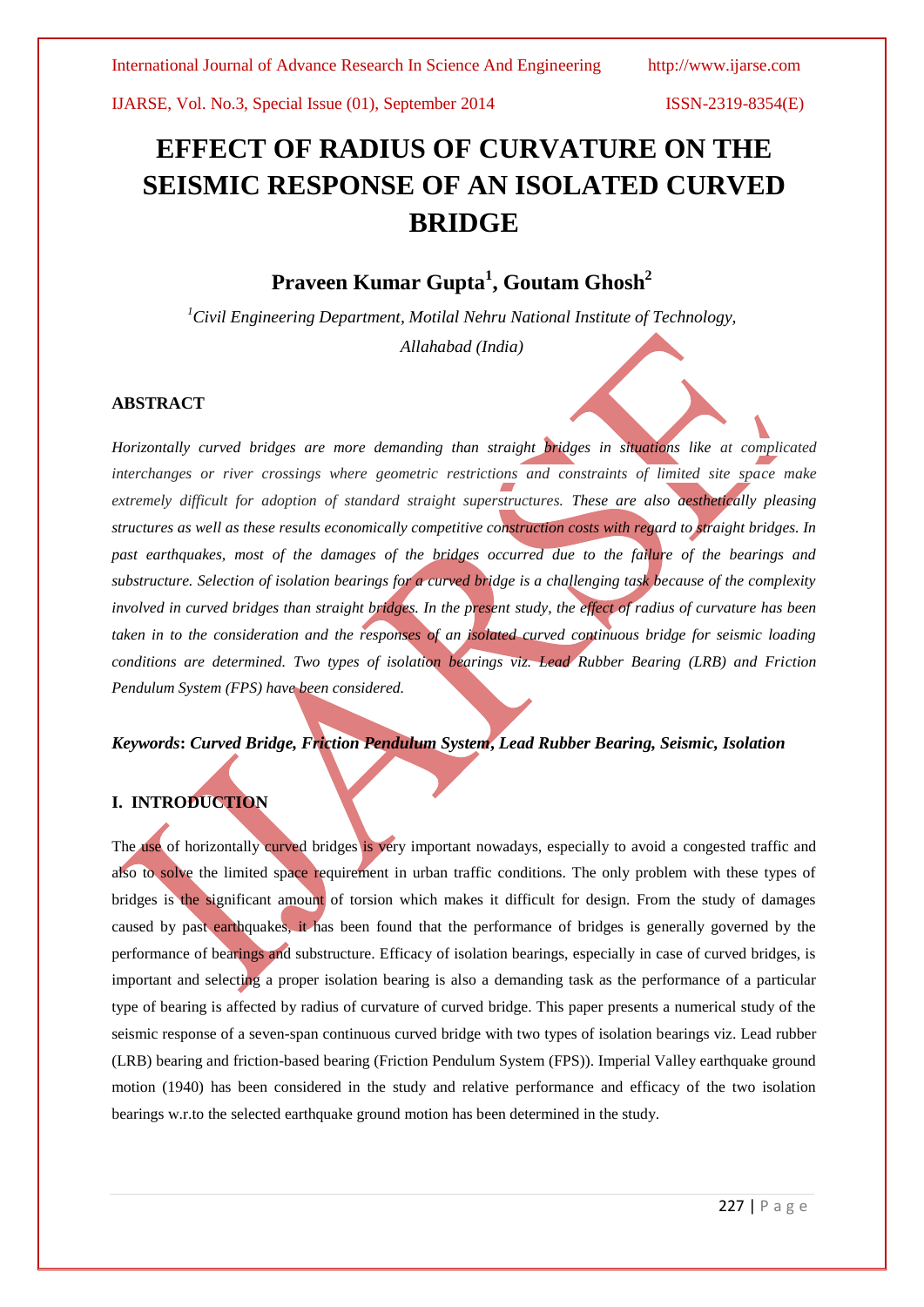#### **II. ISOLATION BEARINGS**

Various types of isolation bearings are available. However, the present study is limited to a comparative assessment of the seismic performance of the two types of isolation bearings viz. elastomer-based (Lead Rubber Bearing (LRB)) and friction-based bearing (Friction Pendulum System (FPS)).

In case of Lead–rubber bearings (LRBs) (Abrahamson and Mitchell, 2003; Turkington et al., 1989), the rubber provides lateral flexibility to lengthen the period of the structure, and a lead core dissipates energy during cyclic movement due to earthquakes. Friction pendulum system (FPS) is a sliding-based seismic isolator (Dicleli, 2002; Ingham, 2003; Mokha et al., 1991; Wang et al., 1998) with a restoring mechanism. The FPS provides resistance to service load by friction. Once the coefficient of friction is overcome, an articulated slider moves over a spherical surface, which causes the supported mass to rise and provides the restoring force for the system. Friction between the articulated slider and the spherical surface generates damping. The Coulomb damping generated through sliding friction provides energy dissipation in the bearings.

The choice of bearing type in a particular situation is influenced by the cost of the bearing. According to an evaluation (Drozdov et al., 2007) of FPS bearings, LRBs and bearings containing rubber with high damping capability, for the same levels of structural displacement, the FPS bearings were found to be the cheapest.

#### **III. MODELLING AND ANALYSIS**

A continuous single-chamber box girder curved bridge has been considered (Yu et al.*,* 2008) (Fig. 1). The total length of the curved bridge is 165 m with two end span of 20 m and five intermediate spans of 25 m. Total nine numbers of bridges has been modelled with the variation range of radius of curvature(R) is from 63 m to  $\infty$ (Straight Line). The cross-sectional area of the box-girder is  $3.1 \text{ m}^2$ . The longitudinal moment of inertia and transverse moment of inertia of the box-girder are  $0.60 \text{ m}^4$  and  $16.58 \text{ m}^4$ , respectively. The pier has a solid circular section with cross-sectional area of 1.7671  $m^2$  and moment of inertia of 0.2485  $m^4$ . The height of the pier is 11 m. The piers are resting on rocky strata.

The structure has been modelled using the SAP2000 non-linear software. The superstructure and the piers have been modelled using beam elements with mass lumped at discrete points. Since the piers are resting on rock, these have been modelled as fixed at the base. The abutments have been assumed to be rigid. The isolation bearings have been modelled as link elements. In non-isolated case, the bridge is supported by roller bearings at the abutment and fixed at the base of piers. In isolated case, isolation bearings are used both at abutments as well as between the deck and pier.

Seismic loading has been considered for Imperial Valley earthquake ground motion (1940) with two horizontal orthogonal ground motion components (Table 1 and Fig. 2a and Fig. 2b). The nonlinear dynamic time history of the bridge has been performed for four cases of ground motions viz. (Case 1) PGA 0.31g in global longitudinal (X) direction and PGA 0.21 g in Global transverse (Y) direction; (Case 2) PGA 0.21g in global X direction and PGA 0.31 g in Global Y direction; (Case 3) PGA 0.31g with  $45^{\circ}$  angle w.r.to global X direction and PGA 0.21 g with 45<sup>0</sup> angle w.r.to in Global Y direction; and (Case 4) PGA 0.21g with  $45^0$  angle w.r.to global X direction and PGA 0.31 g with  $45^{\circ}$  angle w.r.to in global Y direction.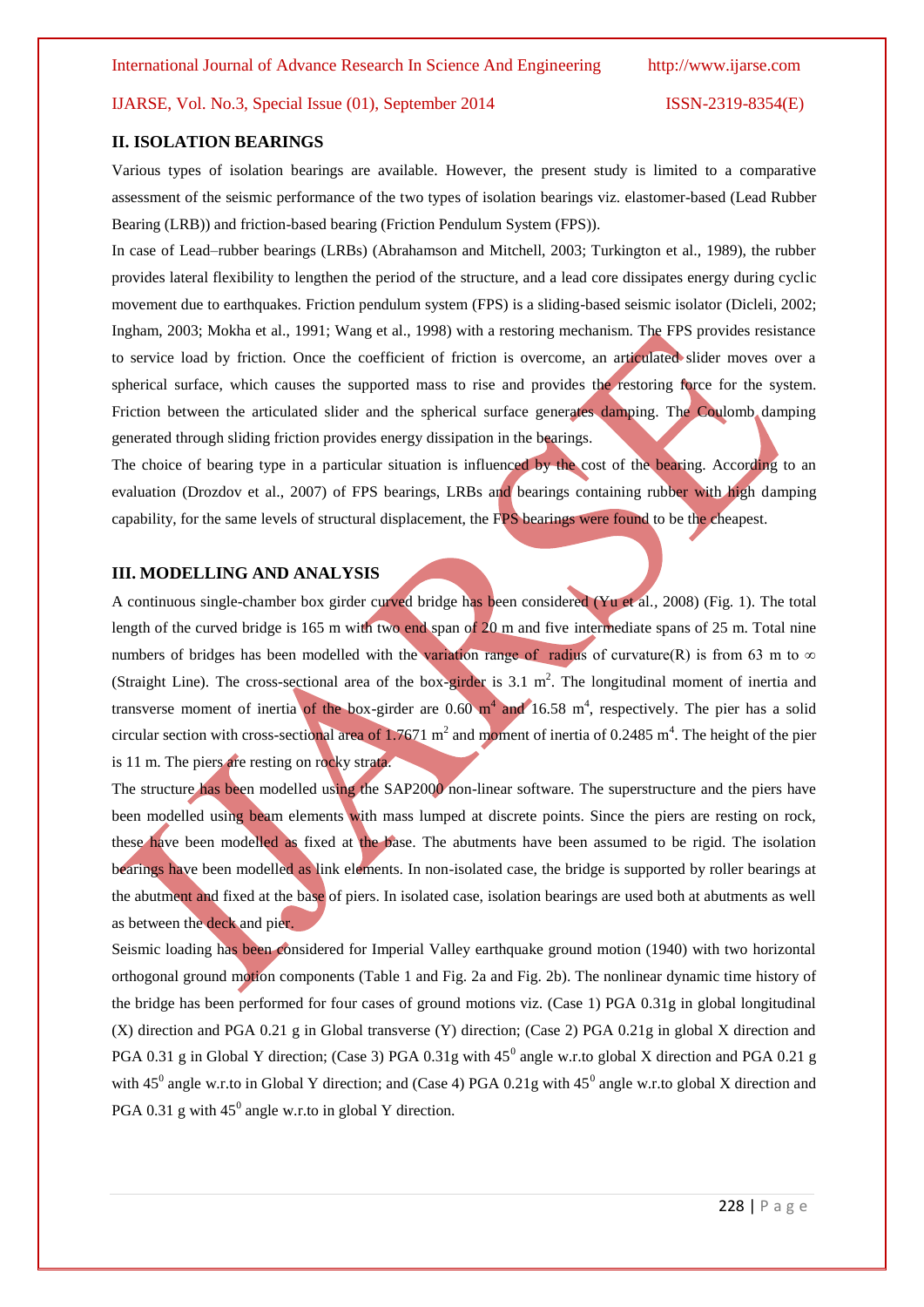

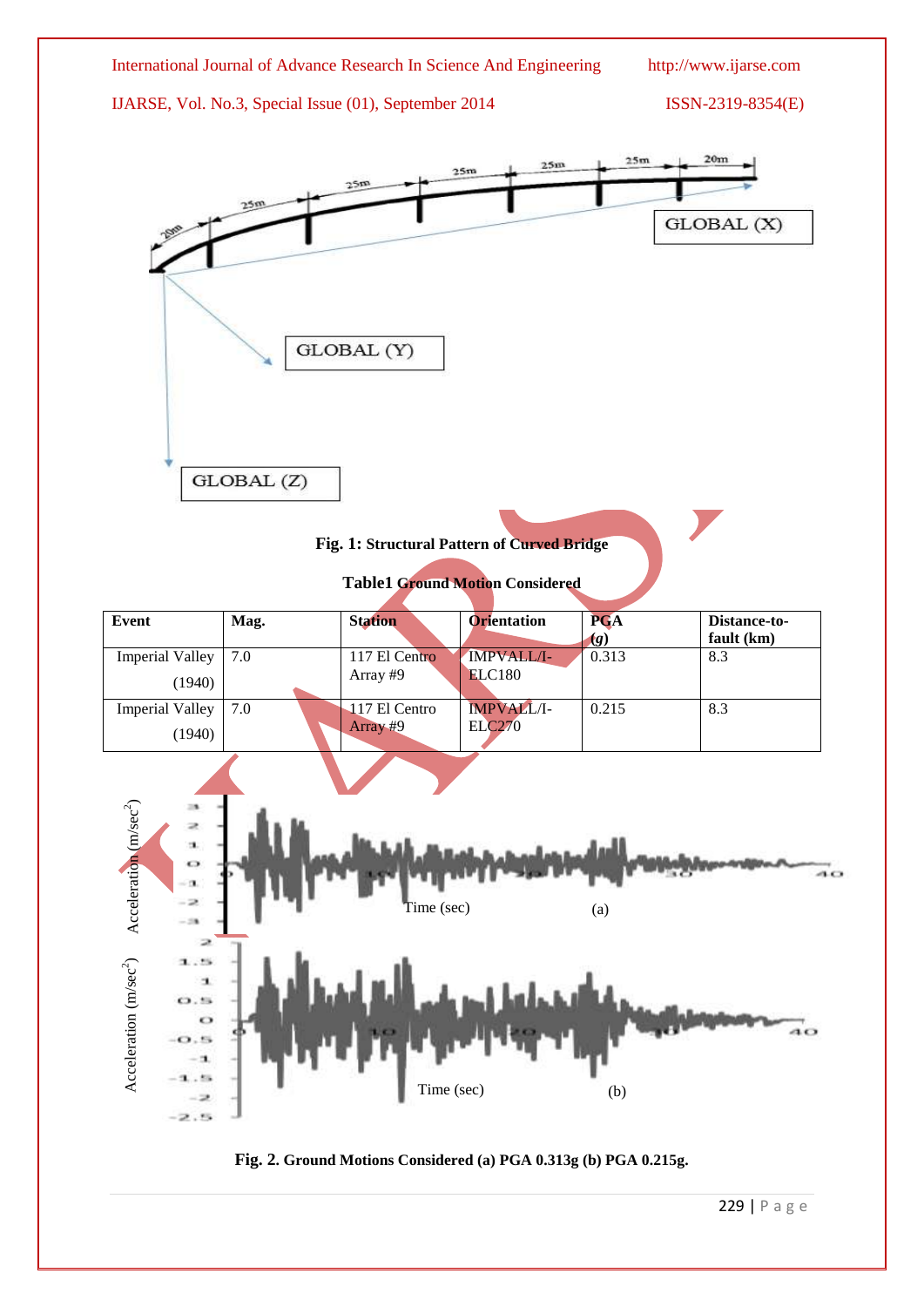#### **IV. DESIGN OF ISOLATION BEARINGS**

The design of the isolation bearings was done according to different criteria provided in various codes (AASHTO, 999; IRC, 1987) and the literature (Dolce et al., 2007; Priestley et al., 1996). Three parameters are important for the design of the isolation bearings: time period of the isolated structure; the damping ratio of the isolation system; and the level of ground motion. In the present study, the isolation bearings have been designed for the Imperial Valley (1940) earthquake ground motion and the performance of different bearings has been compared. The isolation bearings have been designed for maximum displacement of 80mm.

#### **V. RESULTS AND DISCUSSIONS**

The response of the curved bridges with the LRB bearing and FPS bearings has been determined for four different cases as stated above in section 3. The natural period of the isolated structure and damping of the isolation device are the most important parameters affecting the response of the structure. These in turn depend on size and design of the isolation bearings. In the present paper, the isolation time period and damping ratio of the isolation bearings have been considered as 1.5 sec and 20% respectively.

The effect of radius of curvature, the variation range of radius of curvature(R) is from 63 m to  $\infty$  (Straight Line) with corresponding the angle of curvature, denoted as  $\beta$ <sup>(o</sup>)(referring to Fig. 3)on seismic responses of curved bridges has been determined. In case of responses, the resultant of the responses in the two perpendicular horizontal directions is considered. This is because, the considered bridges are curved bridges and the resultant of the response of perpendicular horizontal directions can be more effective from design consideration of bridges.

From the Figs.4-7, In case of non-isolated bridges it is very clear that with the increase of angle of curvature of bridge the pier 1\* displacement increases but in case of isolated LRB the displacement of pier 1 of curved bridges do not increases with the increase of angle of radius of curvature. In case FPS isolated bridges, the pier 1 displacements also do not increases with the increase of angle of curvature of curved bridges. From Figs4-7, it is very clear that the LRB is most effective in reducing the pier displacement of the curved bridges.

From the Figs8-11, In case of non-isolated bridges it is very clear that with the increase of angle of curvature of bridge the pier 1 shear force increases but in case of isolated LRB the shear forces of pier 1 of curved bridges do not increases with the increase of angle of radius of curvature. In case FPS isolated bridges, the pier 1 shear forces also do not increases with the increase of angle of curvature of curved bridges. From Figs 8-11, it is very clear that the LRB is most effective in reducing the pier shear forces of the curved bridges.

From the Figs 12-15, In case of non-isolated bridges it is very clear that with the increase of angle of curvature of bridge the pier 1 shear force increases but in case of isolated LRB the bending moments of pier 1 of curved bridges do not increases with the increase of angle of radius of curvature. In case FPS isolated bridges, the pier 1 bending moments also do not increases with the increase of angle of curvature of curved bridges. From Figs 12- 15, it is very clear that the LRB is most effective in reducing the pier bending moments of the curved bridges.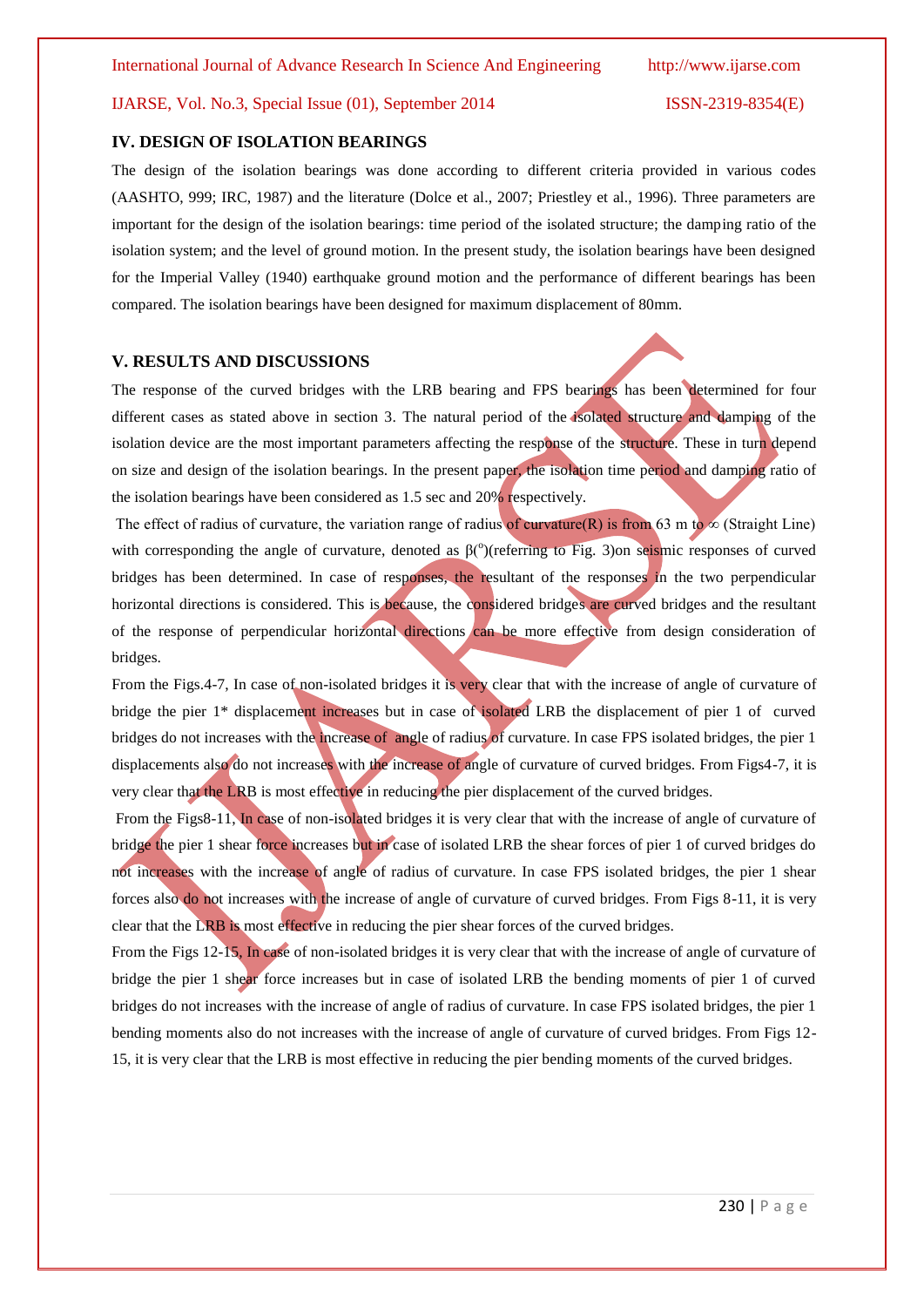









**Fig. 5**.**Case II- Pier 1 Displacement of Curved Bridges**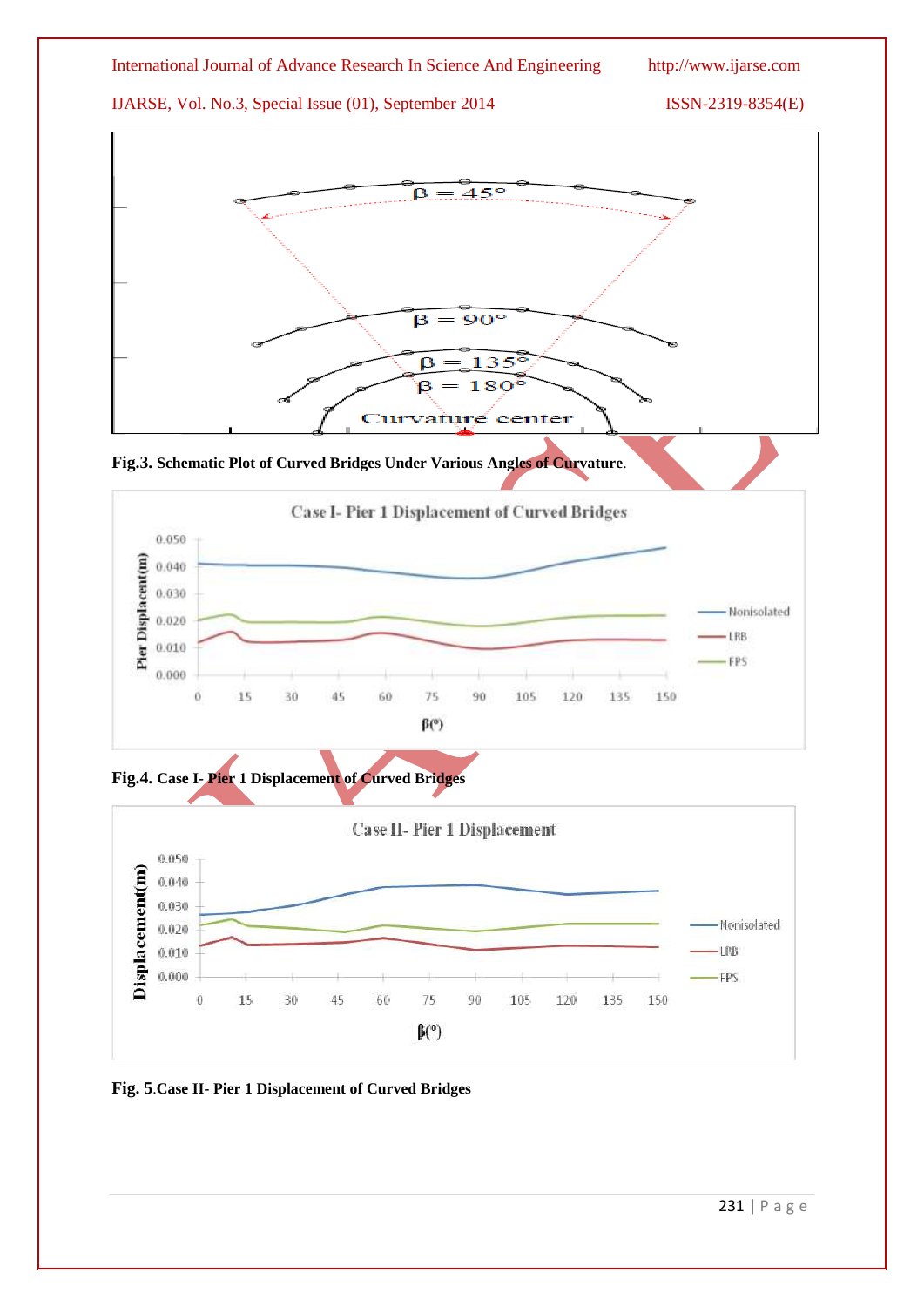







**Fig. 8. Case I- Pier 1 Shear Force of Curved Bridges**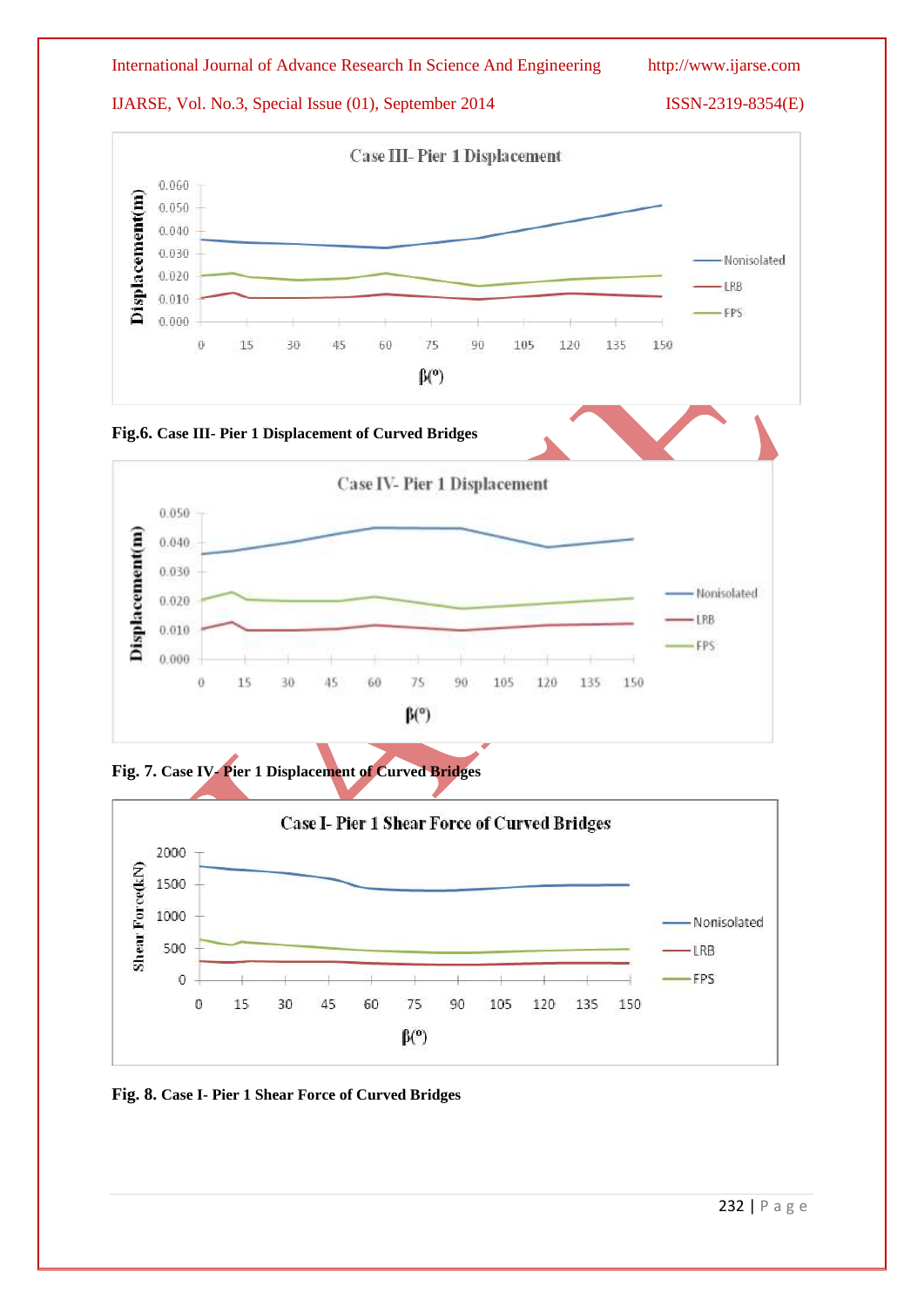

**Fig. 11. Case IV- Pier 1 Shear Force of Curved Bridges**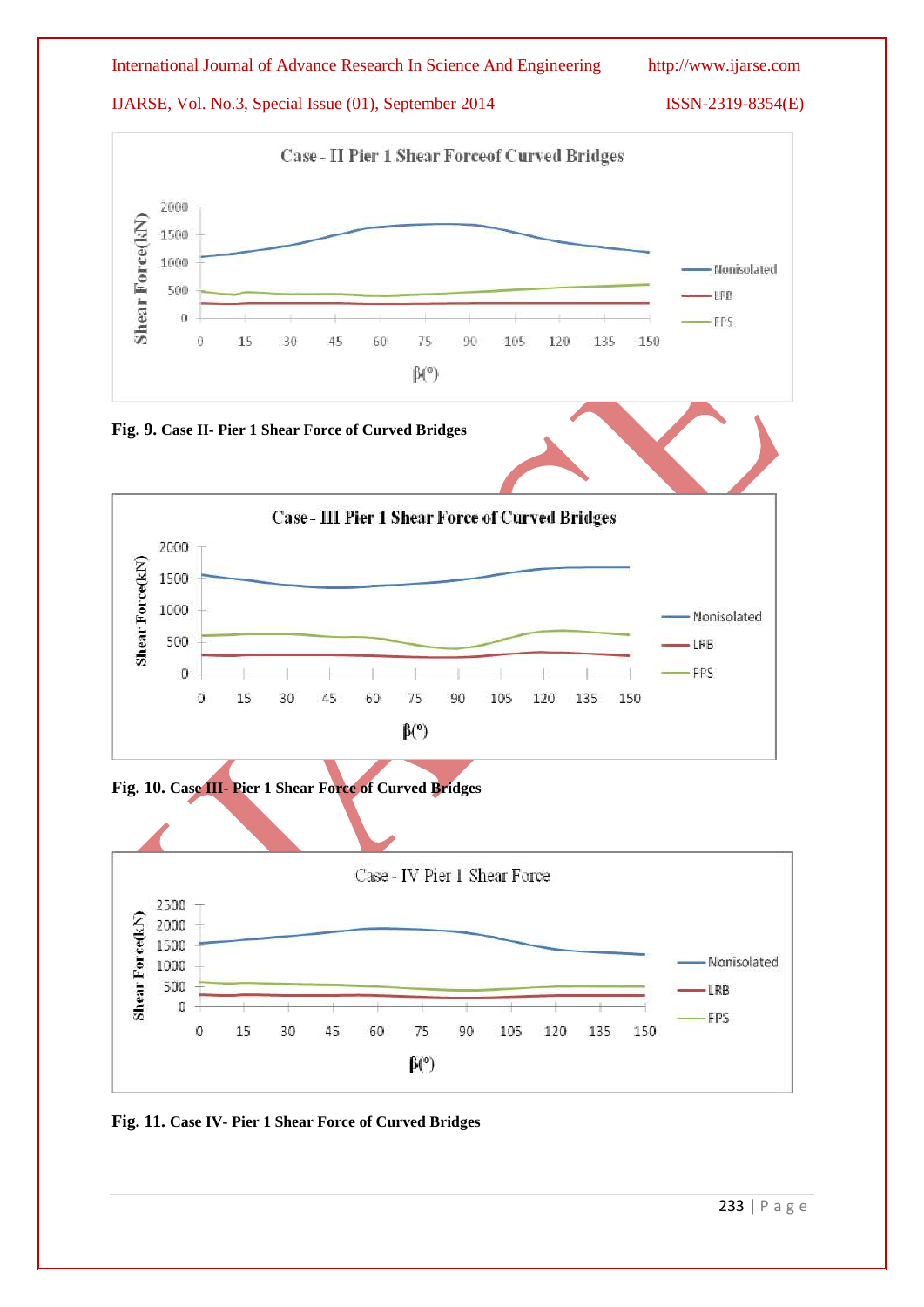









**Fig.14**. **Case III-Pier 1 Bending Moment of Curved Bridges**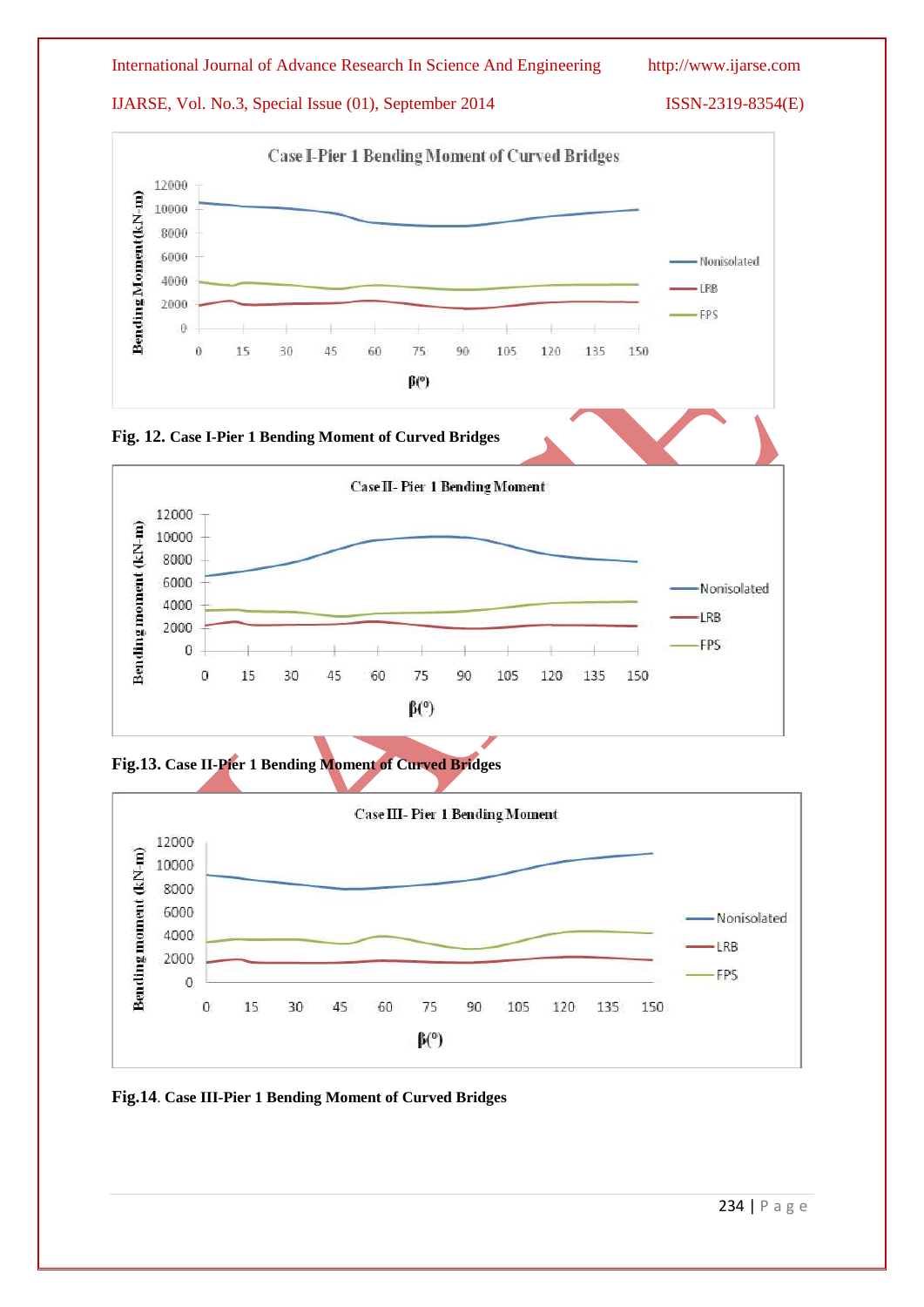#### International Journal of Advance Research In Science And Engineering http://www.ijarse.com

# IJARSE, Vol. No.3, Special Issue (01), September 2014 ISSN-2319-8354(E)



#### **Fig.15. Case IV-Pier 1 Bending Moment of Curved Bridges**

## **VI. COCLUSIONS**

In the present study, effects of isolators on the response of curved bridge with varying radius of curvatures are investigated. Some of the findings of the present study are as follows:

1. The use of Isolator in curved bridges would induce better performance on pier displacement and pier forces reduction.

2. LRB is found to be more effective in reduction of Pier displacement and pier forces than FPS.

3. The responses of bridge isolated with LRB are insignificant w.r.to the angle of curvature of the bridge.

4. Based on the present study, a general conclusion on the selection of the isolation bearing cannot be drawn as that involves a lot more investigation. Within the scope of the present study, valid for the considered ground motion only, any of the above systems can be used depending on the availability of skill and cost considerations for local conditions.

# **VII. ACKNOWLEDGMENTS**

The present study is part of a research project sponsored by SERB, New Delhi. Thanks to SERB for their support.

# **REFERENCES**

- [1] E. Abrahamson ,and S. Mitchell, "Seismic response modification device elements for bridge structures development and verification",Computers and Structures,81(1-11), 2003, 463-467.
- [2] D. H. Turkington, A. J. Carr, N. Cooke, and P. J. Moss, "Design methods for bridges on lead-rubber bearings", Journal of Structural Engineering, ASCE,115(12), 1989, 3017-3030.
- [3] M. Dicleli, "Seismic design oflifeline bridge using hybrid seismic isolation", Journal of Bridge Engineering, ASCE**,**7(2), 2002, 94-103.
- [4] T. J. Ingham, "Analysis of the Million Dollar bridge for seismic isolation", Computer and Structures, 81(8-11), 2003, 673-679.